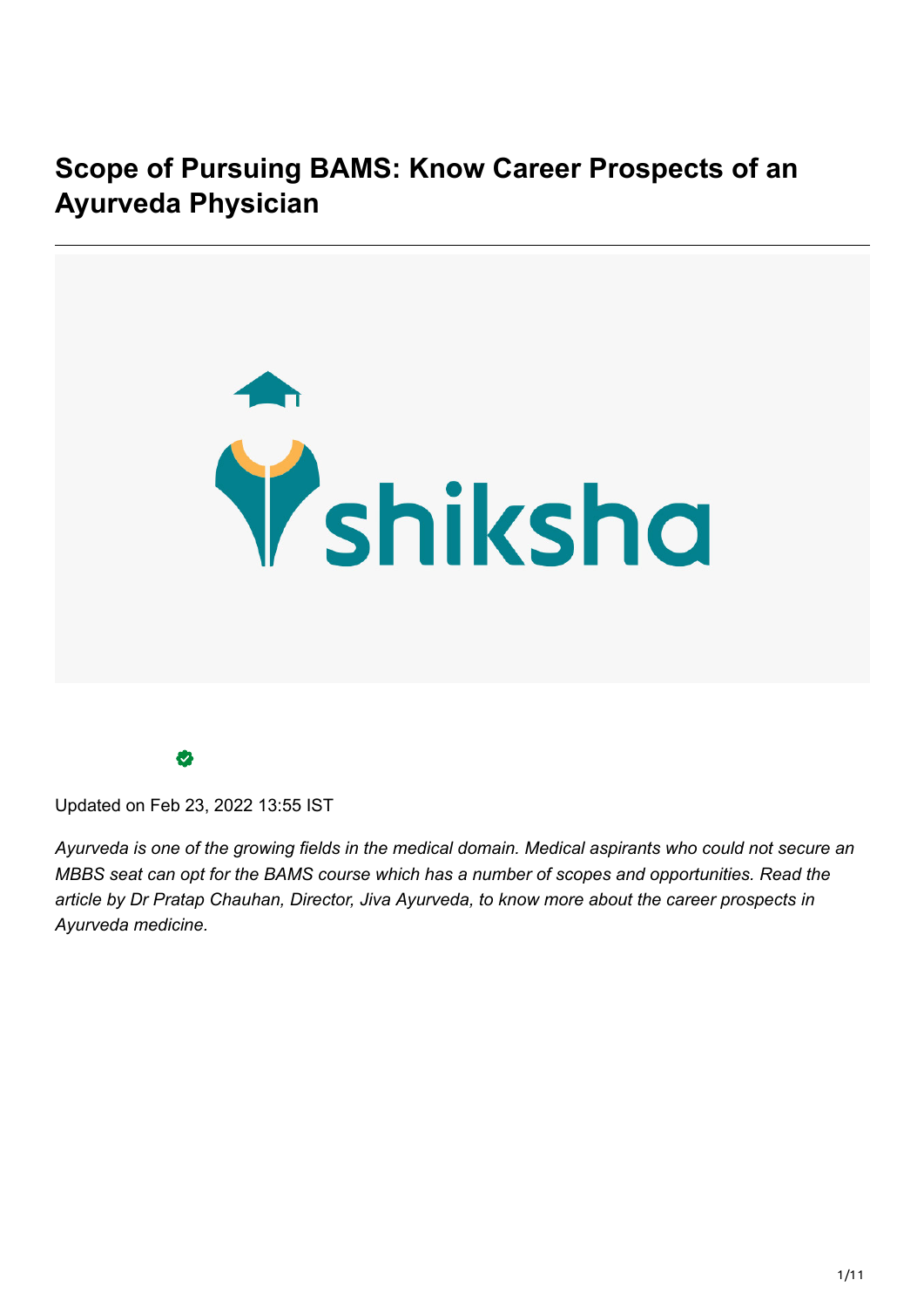

## **Career Prospects of BAMS Course**

Choosing the right career path after school education is one of the biggest life-changing decisions every student has to make. To make a smart decision, it is essential to take note of the changes happening in society and the world around us. Globally, more and more people are turning toward natural cures, as well as holistic and preventive medicine. This is why the value of Ayurveda as a system of medicine is increasing day by day, all over the world. In addition, lifestyle diseases and mental health illnesses such as depression are expected to be the top health issues facing humanity in the coming decades.

Time and again, it has been proven that traditional medicine provides the best option to treat such health issues by restoring the balance of body and mind holistically without taking a toll on the patient through side effects. Ayurveda offers comprehensive preventive and therapeutic approaches through lifestyle interventions. So, what are the different career options after completing a Bachelor of Ayurveda, Medicine, and Surgery (BAMS) degree?

Most people might think that practising as a physician is the only career option after completing a BAMS degree. Fact is, a number of exciting career options exist for those who complete the five-and-a-half-year BAMS degree beyond medical practice.

## **Career Prospects After Completing BAMS Degree**

Take a look at various career prospects and opportunities after completing a BAMS degree.

**Ayurveda drug manufacturing:** Apart from a few large organisations, Ayurveda drug manufacturing involves largely small units spread all over India. Given the unorganised state of the market, there is always scope for disruptive new drug manufacturers to break through into the national and international Ayurveda therapies market. In addition to Ayurvedic medicines, the market for natural cosmetics, food supplements, and toiletries is very attractive and new companies are making their mark in the market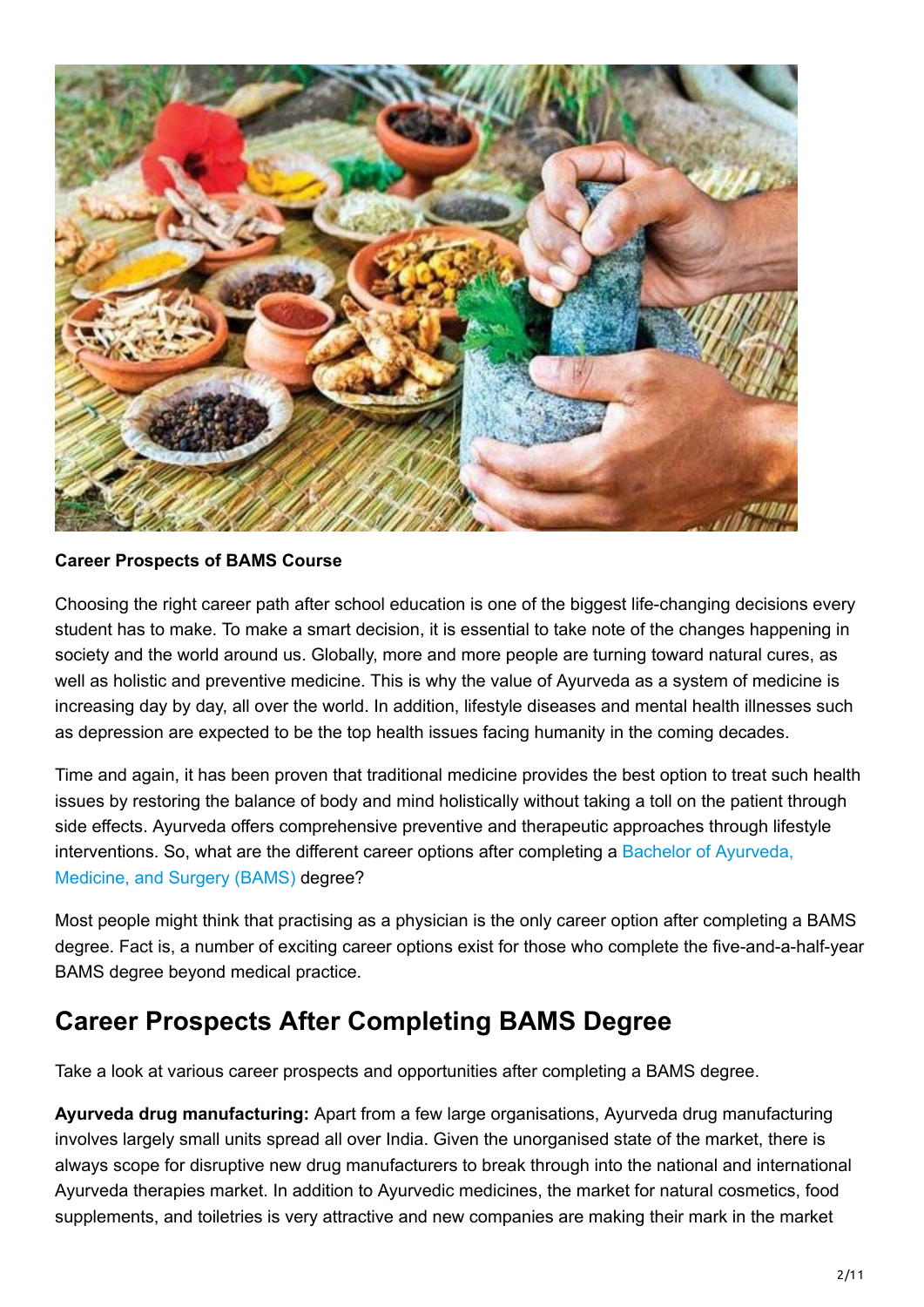every year. With multiple options for selling online, locally and globally, e-commerce partners can take the pain of distribution away from new entrants. Medicinal plants, especially those required for rare treatments, are becoming scarce by the day and the rearing of medicinal plants can be a lucrative, niche career for Ayurveda graduates.

**Management and marketing of Ayurveda medical centres:** Large Ayurveda treatment establishments in the government and private sectors need administrators who have deep domain knowledge in the Ayurveda system of medicine. Marketers who have domain knowledge in Ayurvedic therapies are also in demand in India and globally. Students who complete the Master of Hospital Administration (MHA), Master of Public Health (MPH), or an MBA in Hospital and Healthcare Management after their BAMS degree are equipped to fill positions in the administration and marketing of Ayurveda facilities and therapies.

**Clinical research in Ayurveda:** For the further development of Ayurveda as a system of medicine, clinical research and evidence-based validation of Ayurveda medicine are essential. The government of India and a number of private organisations are investing in Ayurveda research and data analysis. At a number of universities, BAMS graduates can opt for Master of Biotechnology and Master of Bioinformatics programmes to pursue research careers in Ayurveda. Yet another option to pursue a career in research is the Postgraduate Diploma in Clinical Research offered by various institutions and universities across India.

**Medical tourism and entrepreneurship:** With the popularity of Panchakarma therapy booming across the world, panchakarma therapy centres help the government gain valuable foreign exchange and provide BAMS students with a lucrative avenue for entrepreneurship. BAMS students can top up their degree with a Postgraduate Diploma in Panchakarma and specialise in Panchakarma therapy. Students with an entrepreneurial drive can open their own Panchakarma therapy centres and ride the Ayurveda medical tourism wave that states such as Kerala are experiencing.

**Ayurvedic medical practice:** Ayurvedic doctors are in demand across India in both the government and private sectors. A BAMS degree also sets you on the path to entrepreneurship through private practice. It is advisable to shadow a well-known Ayurvedic doctor for at least one to two years to gain experience before you strike out on your own. Ayurveda's popularity is booming outside India. There are close to a dozen Ayurvedic clinics in the United States itself including one hospital-based clinic that has treated more than 25,000 people since 1985. Ayurveda clinics of popular Indian hospital chains in the Middle East see very high footfalls and they are patronised not only by expatriate Indians, but also by people from the neighbouring countries of India such as Sri Lanka, Pakistan, and Bangladesh in addition to the local Arab population. With Germany, which hosts the European Academy of Ayurveda, as the nerve centre, Ayurveda treatment is also gaining in popularity in Austria, Switzerland, and Italy as well. These medical centres need expert physicians and they open up international career opportunities for Ayurveda graduates. After gaining specialised knowledge, a BAMS graduate can specialise in niche areas such as spinal disorders, skin diseases, or alimentary canal diseases where Ayurveda has a special role to play.

With government support in terms of patent protection and GST benefits, as well as the significant advocacy measures of the AYUSH ministry, Ayurveda is increasingly gaining a place in the popular imagination of the youth as a career choice. Unlike in the past when the medical practice was the only option available to BAMS graduates, the multiple and lucrative career avenues along with the global opportunities make Ayurveda a career path that millennials interested in medical care cannot ignore.